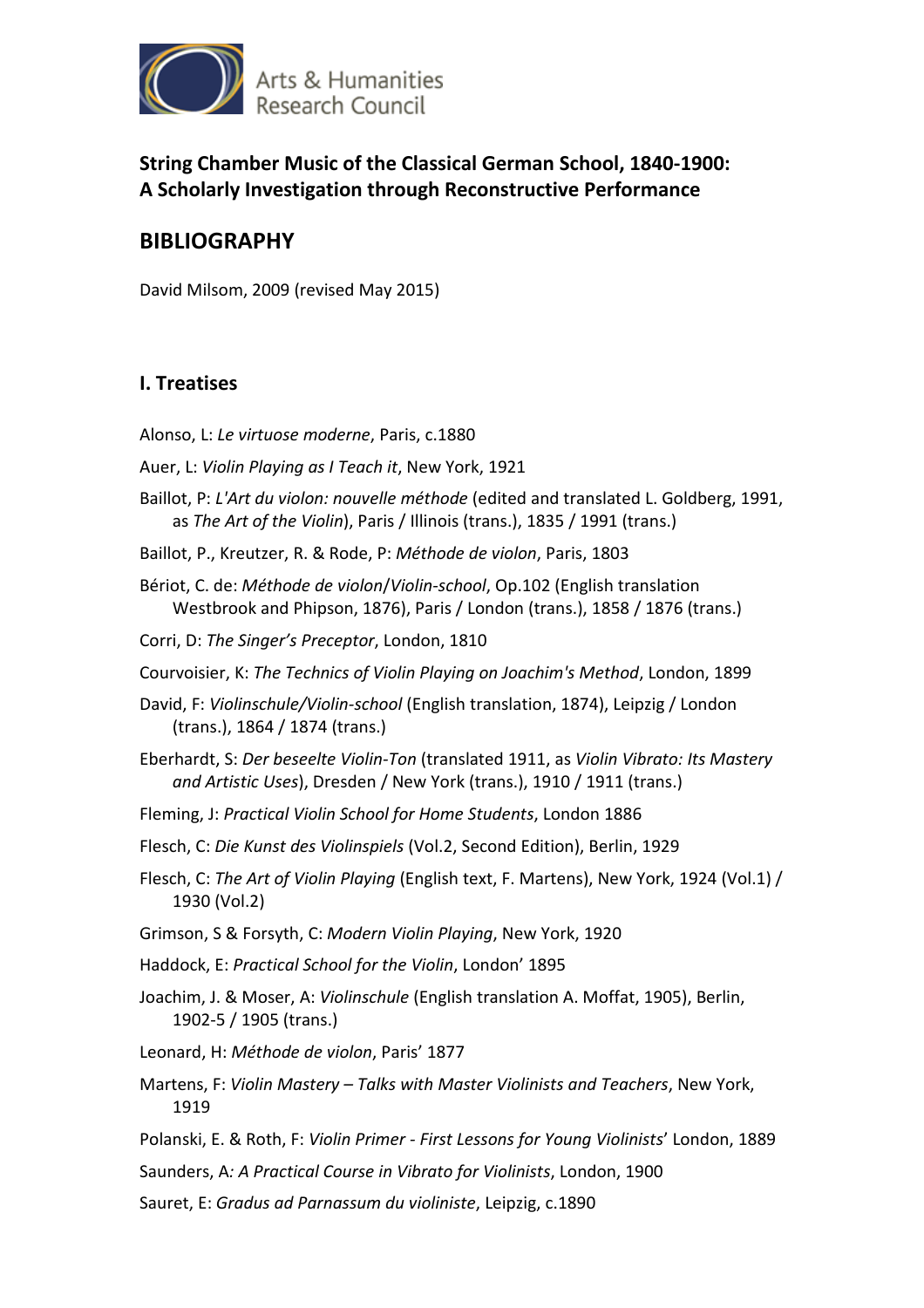Schnirlin, O: *The New Way for Mastering the Violin's Entire Literature. A Collection of Difficult Passages…Selected and Compiled in Systematic, Chronologic Order for Daily Study*, Mainz, Leipzig / London, 1923

Schröder, H: *Die Kunst des Violinspiels*, Köln, 1887

Schroeder, C: *Catechism of Violin Playing*, London, 1889

- Spohr, L: *Violinschule* (English translation, C. Rudolphus, London, 1843 as *Louis Spohr's Grand Violin School*), Vienna / London (trans.), 1832 / 1843 (trans.)
- Spohr, L: *Violinschule* (English translation, J. Bishop, London, 1847 as *Louis Spohr's Celebrated Violin School*), Vienna / London (trans.), 1832 / 1847 (trans.)
- Spohr, L: *Violinschule. Mit erlaeuternden Kupfertafeln*, Vienna, 1832

Stoeving, P: *The Art of Violin Bowing*, London, 1904

- Wagner, R: *On Conducting A Treatise on Style in the Execution of Classical Music* (trans. E. Dannreuther), London, 1887
- Wessely, H: *A Practical Guide to Violin Playing*, London, 1913
- Winram, J: *Violin Playing and its Adjustment*, Edinburgh, London, 1908
- Woof, R: *Technique and Interpretation in Violin-playing*, London, 1920

### **II. Books**

- Auer, L: *Masterworks and their Interpretation*, New York, 1925
- Auer, L: *My Long Life in Music*, London, 1924
- Avins, S: *Johannes Brahms: Life and Letters*, Oxford, 1997
- Bachmann, A. (ed.): *An Encyclopedia of the Violin*, London, 1919
- Baines, A. (ed.): *Musical Instruments Through the Ages*, London, 1961
- Baker, T: *Baker's Biographical Dictionary of Musicians*, New York, 1919
- Berlioz, H: *The Memoirs of Hector Berlioz, Member of the French Institute, Including his Travels in Italy, Germany, Russia and England 1803-65* (trans. D. Cairns), New York, 1975
- Bernard Shaw, G: *Music in London 1890-1894*, London, 1932
- Bickley, N. (trans.): *Letters from and to Joseph Joachim*, London, 1914
- Borchard, B: *Stimme und Geige Amelie und Joseph Joachim Biographie und Interpretationsgeschichte*, Wien, Köln, Weimar, 2005
- Bowen, J.A: *The Cambridge Companion to Conducting*, Cambridge, 2003
- Brown, C: *Classical and Romantic Performing Practice 1750-1900*, Oxford, 1999
- Brown, C*: Louis Spohr*, Cambridge, 1984
- Brown, C: *Portrait of Mendelssohn*, London, 1996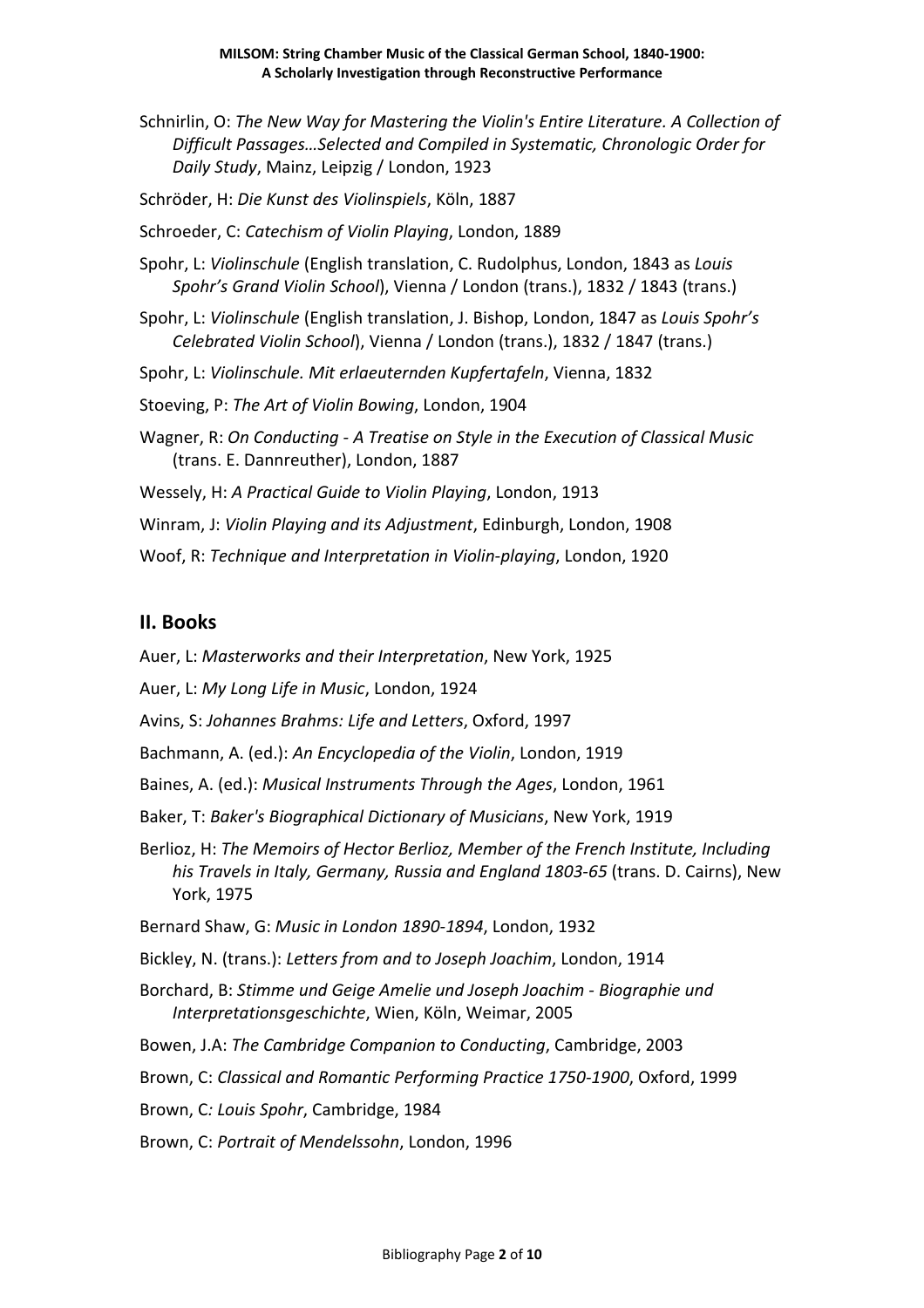- Brown, C. & Milsom, D: 'The Nineteenth-Century Legacy of the Viotti School: Editions of the Violin Concerto No.22' in M. Sala (ed), *Giovanni Battista Viotti - A Composer Between the Two Revolutions*, Bologna, 2006
- Brown, H.M. & Sadie, S: *Performance Practice: Music After 1600*, London, 1989
- Burton, A. (ed.): *A Performer's Guide to Music of the Classical Period*, London, 2002
- Burton, A. (ed.): *A Performer's Guide to Music of the Romantic Period*, London, 2002

Butt, J: *Playing with History*, Cambridge, 2002

- Campbell, M: *The Great Cellists*, London, 1988
- Campbell, M: *The Great Violinists*, London, 1980
- Carse, A: *The Orchestra from Beethoven to Berlioz*, Cambridge, 1948
- Cazalet, W: *The History of the Royal Academy of Music, Compiled from Authentic Sources*, London, 1854
- Chambers, J: *The Archives of Sound: Including a Selective Catalogue of Historical Violin, Piano, Spoken, Documentary, Orchestral, and Composer's Own Recordings*, Lingfield, Surrey, 1966
- Chorley, H.F: *Music and Manners in France and Germany*, London, 1841
- Cooper, J.M. & Prandi, J.D: *The Mendelssohns: Their Music in History*, New York / Oxford, 2003
- Dart, R: *The Interpretation of Music*, London, 1954
- Deneke, M: *Ernest Walker*, Oxford, 1951
- Dubourg, G: *The Violin, Being an Account of The Instrument and its Most Eminent Professors*, London, 1836
- Ehrlich, C: *First Philharmonic: A History of the Royal Philharmonic Society*, Oxford, 1995
- Flesch, C: *The Memoirs of Carl Flesch* (trans. H. Keller), London (trans.), 1957 (trans.)
- Foster, M.B: *The History of the Philharmonic Society of London*, 1813-1912, London, 1912
- Fuller-Maitland, H.J: *Living Masters of Music Joseph Joachim*, London, 1905
- Gaisberg, F: *Music on Record*, London, 1946
- Geiringer, K: *Brahms, His Life and Work*, London, 1963

Gerle, R: *The Art of Practising the Violin*, London, 1983

- Goehr, L: *The Imaginary Museum of Musical Works*, Oxford, 1992
- Golby, D: *Instrumental Teaching in Nineteenth-Century Britain*, Aldershot, 2004
- Graveley Arnold, C: *The Orchestra on Record, 1896-1926: An Encyclopedia of Orchestral Recordings made by the Acoustical Process*, Westport, CT & London, 1997
- Grierson, M: *Donald Francis Tovey*, Oxford, 1952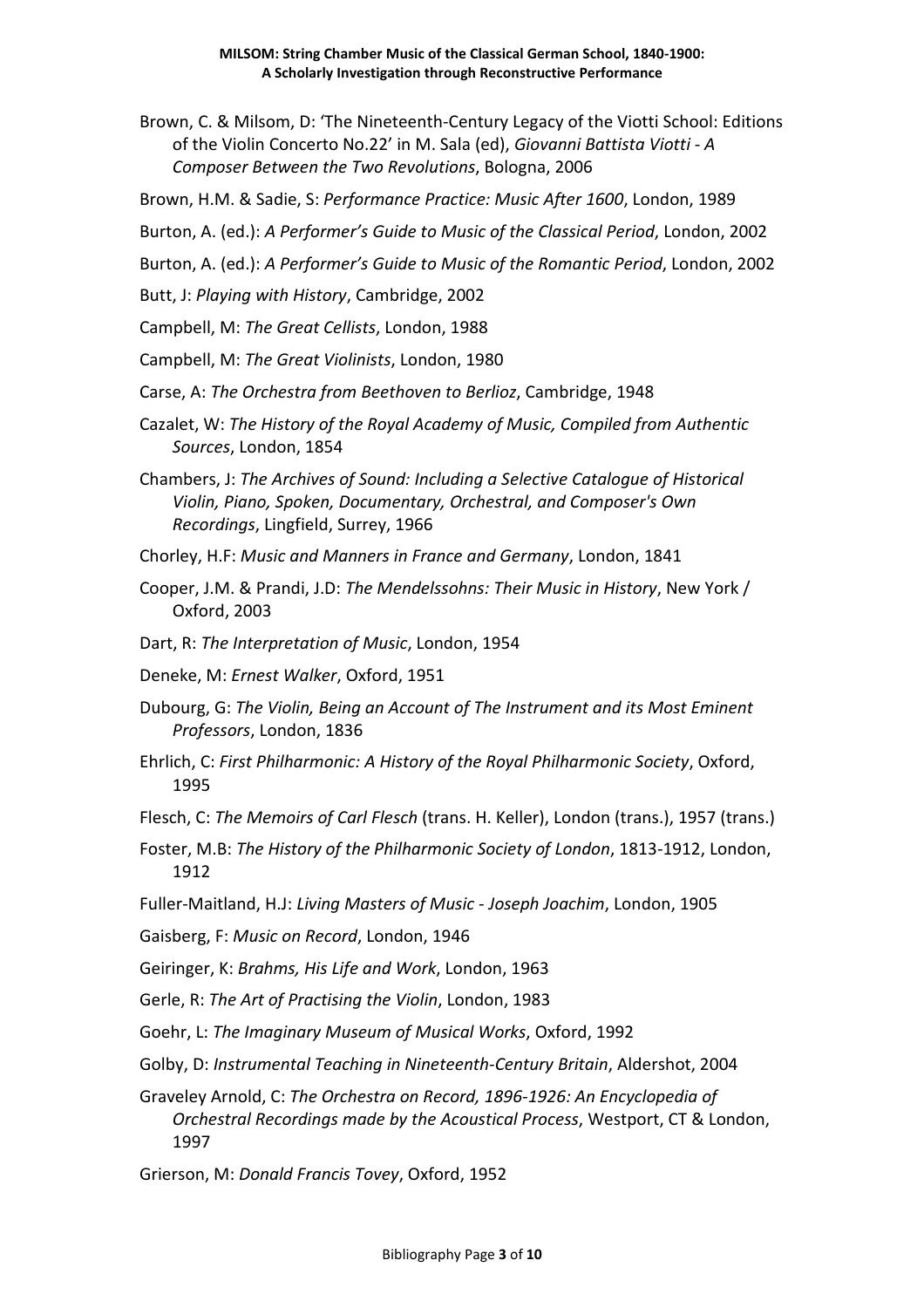- Gruenberg, E: *Violinists' Manual, a Progressive Classification of Technical Material, Etudes, Solo Pieces, and the Most Important Chamber Works*, New York, 1896
- Harnoncourt, N: *Baroque Music Today: Music as Speech. Ways to a New Understanding of Music*, Oregon, 1988
- Harvith, J. & Harvith, S: Edison, *Musicians and the Phonograph*, Westport, CT, 1987
- Hauck, W: *Vibrato on the Violin* (trans. R. Rokos), London (trans.), 1975 (trans.)
- Haynes, B: *A History of Performing Pitch The Story of 'A'*, Lanham, Maryland and Oxford, 2002
- Haynes, B: *The End of Early Music, A Period Performer's History of Music for the Twenty-First Century*, Oxford, 2007
- Hiller, F: *Mendelssohn's Letters and Recollections* (trans. M.E. von Glehn), London, 1874
- Hogarth, G: *The Philharmonic Society of London*, London, 1862
- Hudson, R: *Stolen Time: the History of Tempo Rubato*, Oxford, 1994
- Jackson, R: *Performance Practice, A Dictionary Guide for Musicians*, New York, 2005
- Katz, M: *Capturing Sound: How Technology has Changed Music*, Berkeley, 2004
- Kenyon, N. (ed.): *Authenticity and Early Music*, Oxford, 1988
- Kivy, P: *Authenticities Philosophical Reflections on Musical Performance*, Cornell, 1995
- Klein, H: *Musical Notes 1889. An Annual Critical Report of Important Musical Events*, London, 1889
- Koury, D: *Orchestral Performance Practices in the Nineteenth Century Size, Proportions and Seating*, Ann Arbor, 1986
- Lampadius, W.A: *Life of Felix Mendelssohn Bartholdy* (trans./ed. W.L. Gage), London, 1877
- Lawson, C. & Stowell, R: *The Historical Performance of Music: An Introduction*, Cambridge, 1999
- Leppard, R: *Authenticity in Music*, London, 1988
- Litzmann, B: *Clara Schumann. Ein Künstlerleben. Nach Tagebuchen und Briefen*, Berlin, 1909
- Martland, P: *Since Records Began EMI the First 100 Years*, London, 1997
- May, F: *The Life of Johannes Brahms*, London, 1905 / c.1948 (2nd rev. ed.)

Mercer-Taylor, P. (ed.): *The Cambridge Companion to Mendelssohn*, Cambridge

2004

- Millington, B. & Spencer, S. (eds.): *Wagner in Performance*, New Haven & London, 1992
- Milsom, D: *Early Recordings and Musical Style 1900-1950: Approaches to Baroque and Classical Violin Repertoire* (unpublished MMus. Dissertation), Sheffield, 1996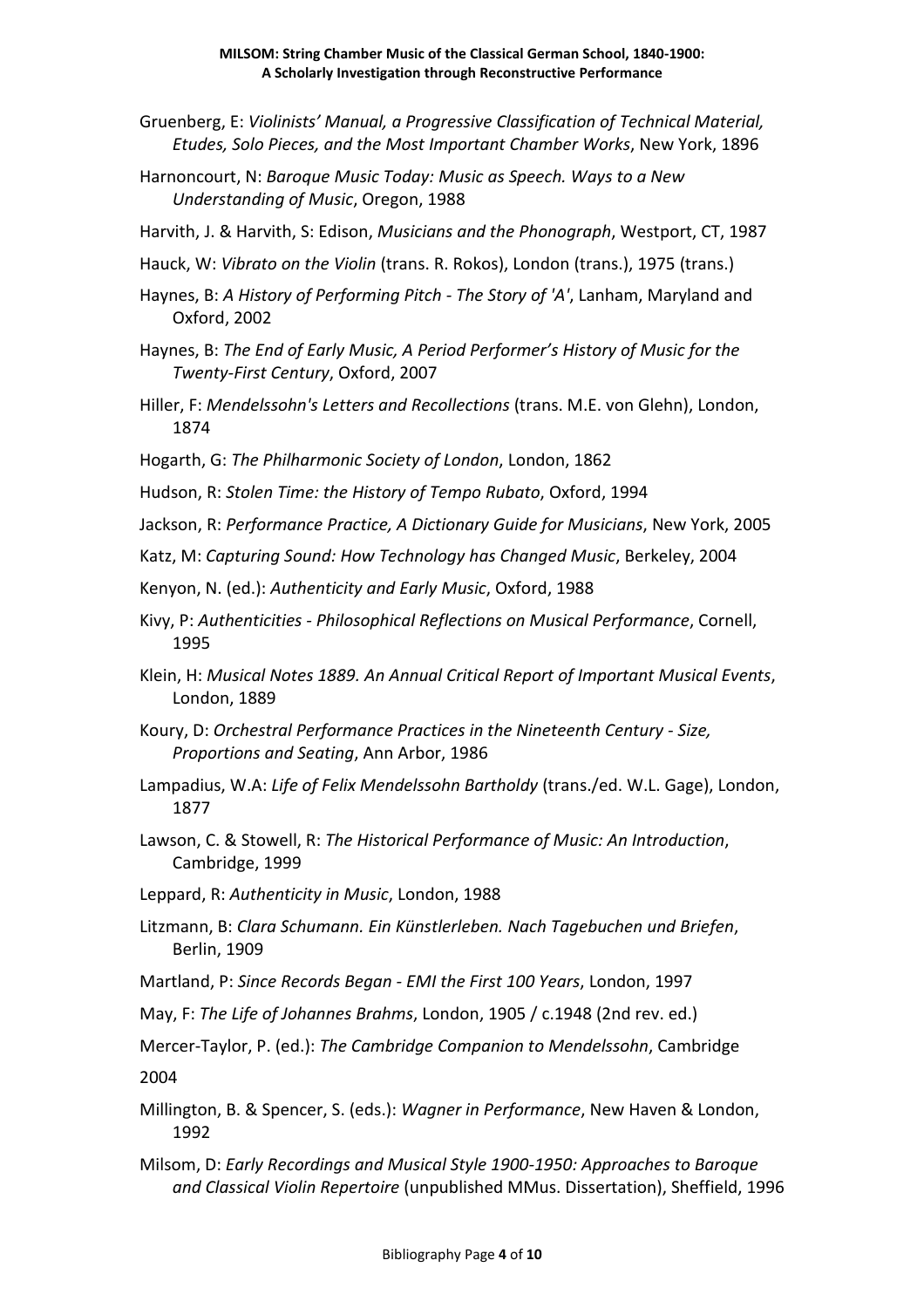- Milsom, D: *Theory and Practice in Late Nineteenth-Century Violin Performance, 1850- 1900*, Aldershot, 2003
- Moore, J: *Elgar on Record: the Composer and the Gramophone*, Oxford, 1974
- Moscheles, F. (trans./ed.): *Letters of Felix Mendelssohn to Ignaz and Charlotte Moscheles*, London, 1888
- Moser, A: *Joseph Joachim A Biography* (trans. L. Durham), London (trans.), 1901 (trans.)
- Musgrave, M: 'Marie Soldat 1863 1955: An English Perspective'; in R. Emans and M. Wendt (eds), *Berträge zue Geschichte des Konzerts Festschrigt Siegfried Kross zum 60*. Geburtstag, 319-330
- Musgrave, M. (ed.): *Brahms 2. Biographical, Documentary and Analytical Studies*, Cambridge, 1987
- Philip, R: *Early Recordings and Musical Style Changing Tastes in Instrumental Performances 1900 – 1950*, Cambridge, 1992
- Philip, R: *Performing Music in the Age of Recording*, New Haven & London, 2004
- Phipson, T: *Celebrated Violinists*, London, 1877
- Reichwald, S. (ed.): *Mendelssohn in Performance*, Indiana, 2008
- Robbins Landon, H.C: 'Music' in B. Ford (ed) *The Cambridge Guide to the Arts in Britain*, Cambridge, 1990
- Rosenblum, S.P: *Performance Practices in Classic Piano Music; Their Principles and Applications*, Bloomington & Indianapolis, 1988
- Roth, H: *Master Violinists in Performance*, Neptune City, 1982
- Sachs, C: *Rhythm and Tempo*, Norton, 1953
- Sandys, W. & Foster, S: *The History of the Violin and other Instruments Played on with the Bow*, London, 1864
- Schumann, R: *Music and Musicians* (trans. F.R. Ritter), London, 1891
- Schwartz, B: *Great Masters of the Violin*, London, 1984
- Scott, M: *The Record of Singing in Two Volumes*, London (Vol.1) / Boston (Vol.2), 1977 (Vol.1) / 1993 (Vol.2)
- Seaton, D. (ed.): *The Mendelssohn Companion*, Westport, CT, 2001
- Sherman, B. & Musgrave, M: *Performing Brahms Early Evidence of Performance Style*, Cambridge, 2003
- Specht, R: *Johannes Brahms* (trans. E. Blom), London, 1930
- Spohr, L: *Ludwig Spohr's Autobiography*, London (trans.), 1865 (trans.)
- Stowell, R: *Violin Technique and Performance Practice in the Late Eighteenth and Early Nineteenth Centuries*, Cambridge, 1985
- Stowell, R. (ed.): *Performing Beethoven*, Cambridge, 1994
- Stowell, R. (ed.): *The Cambridge Companion to the Violin*, Cambridge, 1992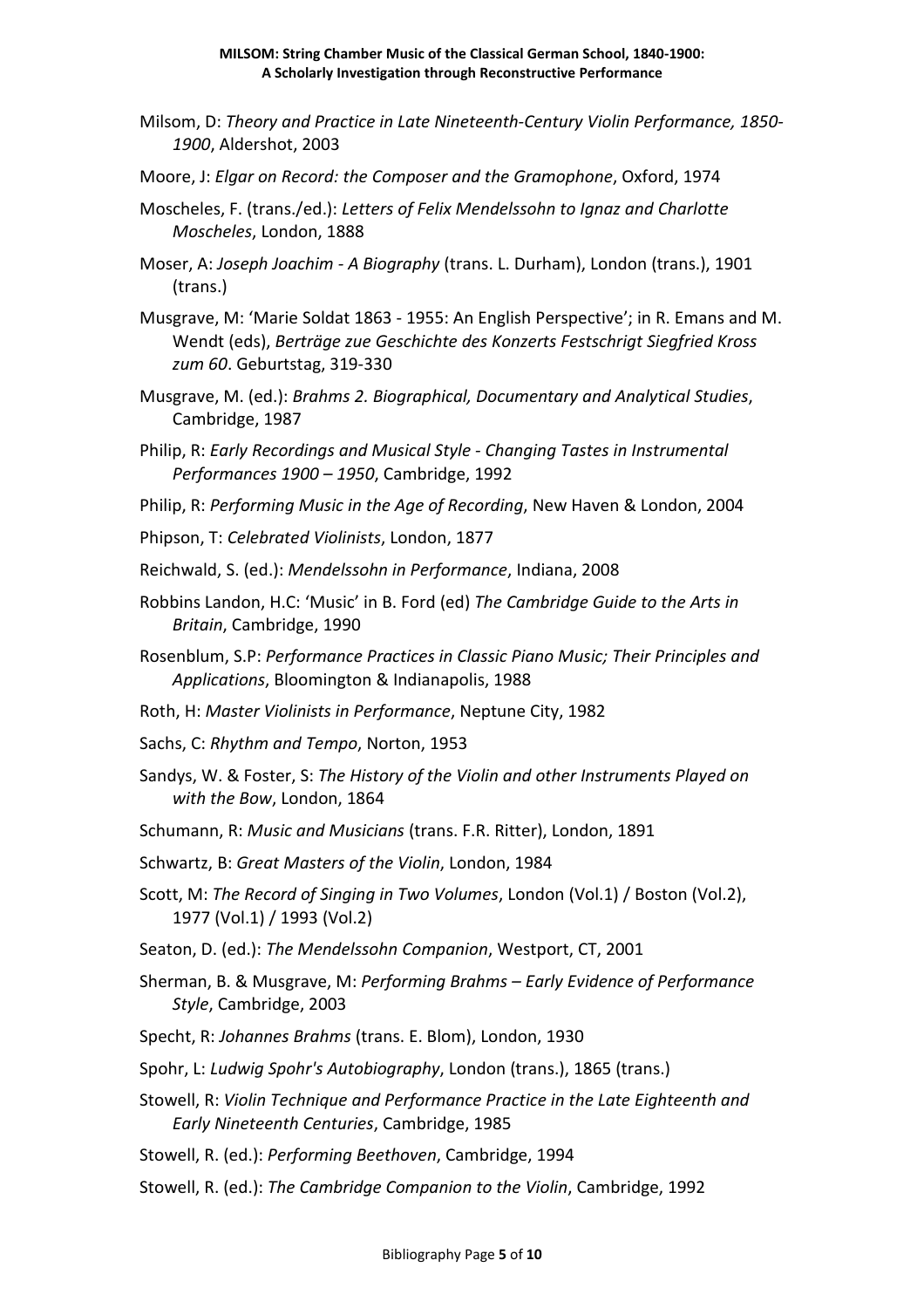Straeten, E. van der: *The History of the Violin*, London, 1933

Taruskin, R: *Text and Act*, Oxford / New York, 1995

Vinquist, M. & Zaslaw, N: *Performance Practice: A Bibliography*, New York, 1971

Wagner, R: *My Life* (trans. A. Gray; ed. M. Whittall), Cambridge, 1983

Ward Jones, P: *Catalogue of the Mendelssohn Papers in the Bodleian Library, Oxford Vol.3: Printed Music and Books*, Tutzing, 1989

Wetherall, E: *Albert Sammons Violinist: The Life of 'Our Albert'*, London, 1998

- Whittall, A: *Romantic Music A Concise History from Schubert to Sibelius*, London, 1987
- Young, P: *The Concert Tradition from the Middle Ages to the Twentieth Century*, London, 1965

### **III. Articles**

- Anderson, R: 'Rosé, Arnold', The New Grove Dictionary of Music and Musicians (ed. S. Sadie), Vol.16, pp.193-4, London, 1980
- Babitz, S: 'The Problem of Rhythm in Baroque Music', Musical Quarterly, No. 38 (1952) pp. 533-565, 1952
- Bengtsson, I. & Gabrielsson, A: 'Methods for Analysing Performance of Musical Rhythm', Scandinavian Journal Of Psychology, Vol.21 (1980) pp.257-268, 1980
- Betti, A: 'Of Quartet Playing', Music and Letters, 4 (1923), pp.1-5, London, 1923
- Bowen, J: 'Tempo, Duration and Flexibility: Techniques in the Analysis of Performance', Journal Of Musicological Research, Vol.16 (1996) pp.113-134, 1996
- Bowen, J: 'Why Should Performers Study Performance? Performance Practice vs. Performance Analysis', Performance Practice Review, Vol.9, No.1 (1996) pp.16- 35, 1996
- Boyden, D: 'Portamento', The New Grove Dictionary of Music and Musicians (ed. S. Sadie), Vol.14, p.134, London, 1980
- Boyden, D. & Schwarz, B: 'Violin', The New Grove Dictionary of Music and Musicians (ed. S. Sadie), Vol.19, pp.819-855, London, 1980
- Bozarth, S.G: 'The Brahms-Keller Correspondence', American Brahms Society Newsletter, Vol. xiv, No.1 (Spring 1996), 1996
- Brown, C: 'Historical performance, metronome marks and tempo in Beethoven's Symphonies', Early Music, xix/2 (1991), 247-258, 1991
- Brown, C: 'String playing practices in the Classical orchestra', ed. Peter Riedemeister Basler Jahrbuch für historische Musikpraxis xvii (1993), 41-64, Basel, 1993
- Brown, C: 'The Orchestra in Beethoven's Vienna', Early Music, xvi/1, 4-20 (1988), 1988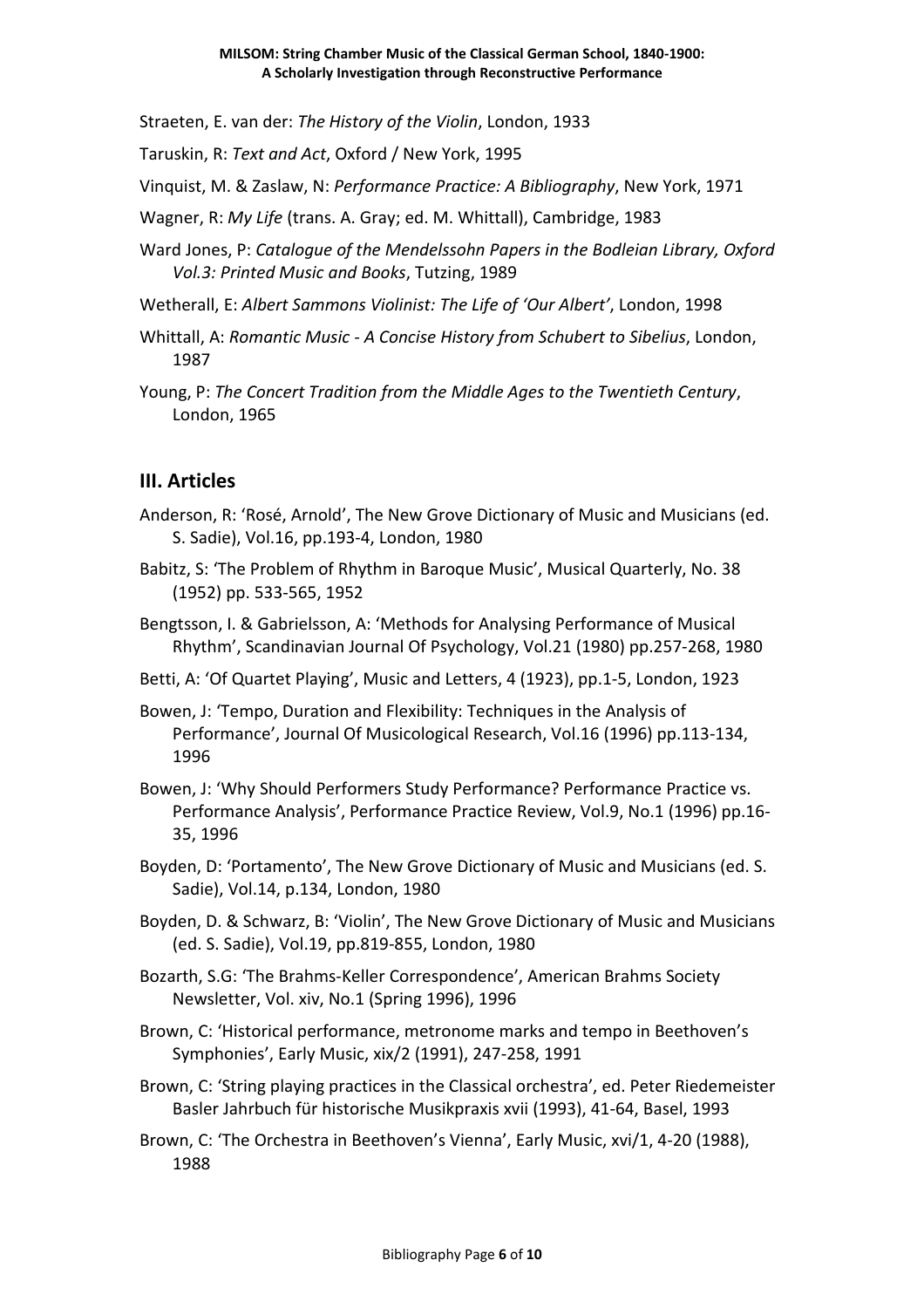#### **MILSOM: String Chamber Music of the Classical German School, 1840-1900: A Scholarly Investigation through Reconstructive Performance**

- Clarke, E: 'The Perception of Expressive Timing in Music', Psychological Research, Vol.51 (1989) pp. 2-9, 1989
- Clarkson, F: 'The Violin in the Nineteenth Century', Strad, Vol.79 (1968) pp.141-7, 1968
- Clementson, C: 'Augustus Stroh and the Famous Stroh Violin', Experimental Musical Instruments, Vol.10 (June 1995) pp.8-15 and Vol.11 (September 1995) pp.38-9, 1995
- Cobbett, W. & Goodwin, N: 'Thibaud, Jacques', The New Grove Dictionary of Music and Musicians (ed. S. Sadie) Vol.18, p.764, London, 1980
- Colles, H: 'Vibrato', Grove's Dictionary of Music and Musicians, 3rd Edition, Vol.5, p.494, London, 1928
- Copeland, P: 'Acoustic Recordings' (5-part article), The Historic Record and AV Collector, Quarterly issues 32-36 (July 1994 - July 1995), Vol.33, pp.17-20; Vol.34, pp.12-16; Vol.35, pp.27-30; Vol.36, pp.10-14; Vol.36, pp.35-40, 1994-5
- Dann, E: 'The Second Revolution in the History of the Violin: A Twentieth-Century Phenomenon', College Music Symposium, 17 (Autumn 1977), 1977
- David, P: 'Violin Playing', A Dictionary of Music and Musicians (ed. G. Grove), Vol.4, pp.287-299, London, 1889
- Davidson, J: 'Visual Perception of Performance Manner in the Movements of Solo Musicians', Psychology of Music, 21 (1993), p.103, 1993
- Davies, F: 'Some Personal Recollections of Brahms as Pianist and Interpreter' in Cobbett, W. W: Cobbett's Cyclopedic Survey of Chamber Music, Vol.1, London, 1929
- Deacon, H: 'Tremolo', A Dictionary of Music and Musicians (ed. G. Grove), Vol.4, pp.166-167, London, 1889
- Deacon, H: 'Vibrato', A Dictionary of Music and Musicians (ed. G. Grove), Vol.4, p.260, London, 1889
- Donington, R: 'Tempo Rubato', The New Grove Dictionary of Music and Musicians (ed. S. Sadie), Vol.16, p.292, London, 1980
- Donington, R: 'Vibrato', The New Grove Dictionary of Music and Musicians (ed. S. Sadie), Vol.19, pp.697-698, London, 1980
- Dreyfus, L: 'Early Music Defended Against its Devotees: a Theory of Historical Performance in the Twentieth Century', Musical Quarterly, Vol.69, No.9 (1983) pp.299-322, 1983
- Fallows, D: 'Tempo and Expression Marks', The New Grove Dictionary of Music and Musicians (ed. S. Sadie), Vol.18, pp.677-683, London, 1980
- Finson, J: 'Performing Practice in the Late Nineteenth Century', Musical Quarterly, Vol.70 (1984) pp.457-475, 1984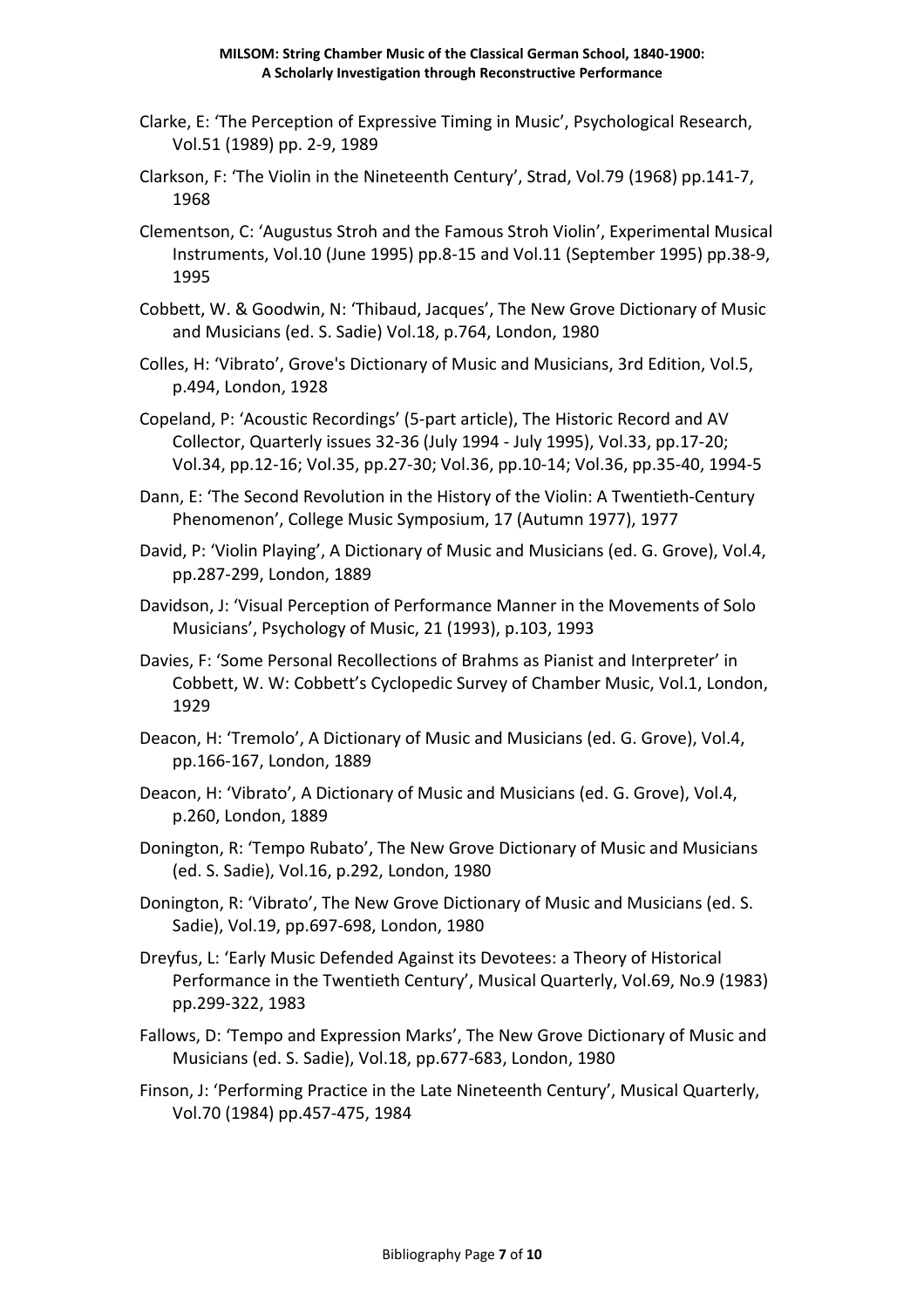- Gabrelson, A. & Juslin, P: 'Emotional Expression in Musical Performance: Between the Performer's Intention and the Listener's Experience', Psychology of Music, Vol.24 (1996) pp.68-91, 1996
- Gatty, R: 'Tempo Rubato', Musical Times, Vol.53 (1912) pp.160-162, 1912
- Green, D: 'Mathis Lussy's Traité de l'expression musicale as a Window into Performance Practice', Music Theory Spectrum, Vol.16 (1994) pp.196-216, 1994
- Hodgson, P: 'Vibrato', Strad, 27, (September 1916), 1916
- Husk, W: 'Portamento', A Dictionary of Music and Musicians (ed. G. Grove), Vol.3, pp.18-19, London, 1883
- Jones, J: 'Fauré's Performance Practice', Tempo, Vol.151 (1984) pp.32-5, 1984
- Katz, M: 'Aesthetics out of Exigency: Violin Vibrato and the Phonograph', Capturing Sound, pp. 85-98
- Katz, M: 'Beethoven in the Age of Mechanical Reproduction: The Violin Concerto on Record', Beethoven Forum, 10 (2003), pp.38-55, 2003
- Katz, M: 'Portamento and the Phonograph Effect', Journal of Musicological Research, 25 (2006), pp.211-232, 2006
- Kenyon, N: 'The Economics of Early Music', Early Music, Vol.4, No.4 (1976) pp.443-7, 1976
- Kornstein, E: 'How to Practise a String Quartet', Music and Letters, 3 (1922), pp.329- 44, London, 1922
- Kravitt, E: 'Tempo as an Expressive Element in the Late-Romantic Lied', Musical Quarterly, Vol.59 (1973) pp.497-518, 1973
- Lebrecht, N: 'The Variability of Mahler's Performances', Musical Times (May 1990) pp.302-4, 1990
- Leech-Wilkinson, D: 'Portamento and Musical Meaning', Journal of Musicological Research, 25 (2006), pp.233 – 261, 2006
- Lockwood, R: 'Performance and Authenticity', Early Music, Vol.19 (1991) pp.501-508, 1991
- Mell, D: 'David, Ferdinand', The New Grove Dictionary of Music and Musicians (ed. S. Sadie), Vol.5, pp.265-6, London, 1980
- Milsom, D: 'Conditional Gifts: The Acoustic Orchestral Recordings of Edouard Colonne and Karl Muck and their Testament to Late Nineteenth-Century Performing Practices', *Early Music Performer*, Vol.16, (November, 2005), pp.4- 13, 2005
- Milsom, D: 'Joseph Joachim: Evoking his Style and Practice in Historically-Informed Performance', *Anklaenge 2008 – Joseph Joachim (1831-1907): Europäischer Bürger, Komponist, Virtuose* (ed. M. Callela & C. Glanz), pp.225-238, 2008
- Milsom, D: 'Style and Sonority in Wagner String Performance', *The Wagner Journal*, Vol. 3 No. 2 (2009), pp. 4-11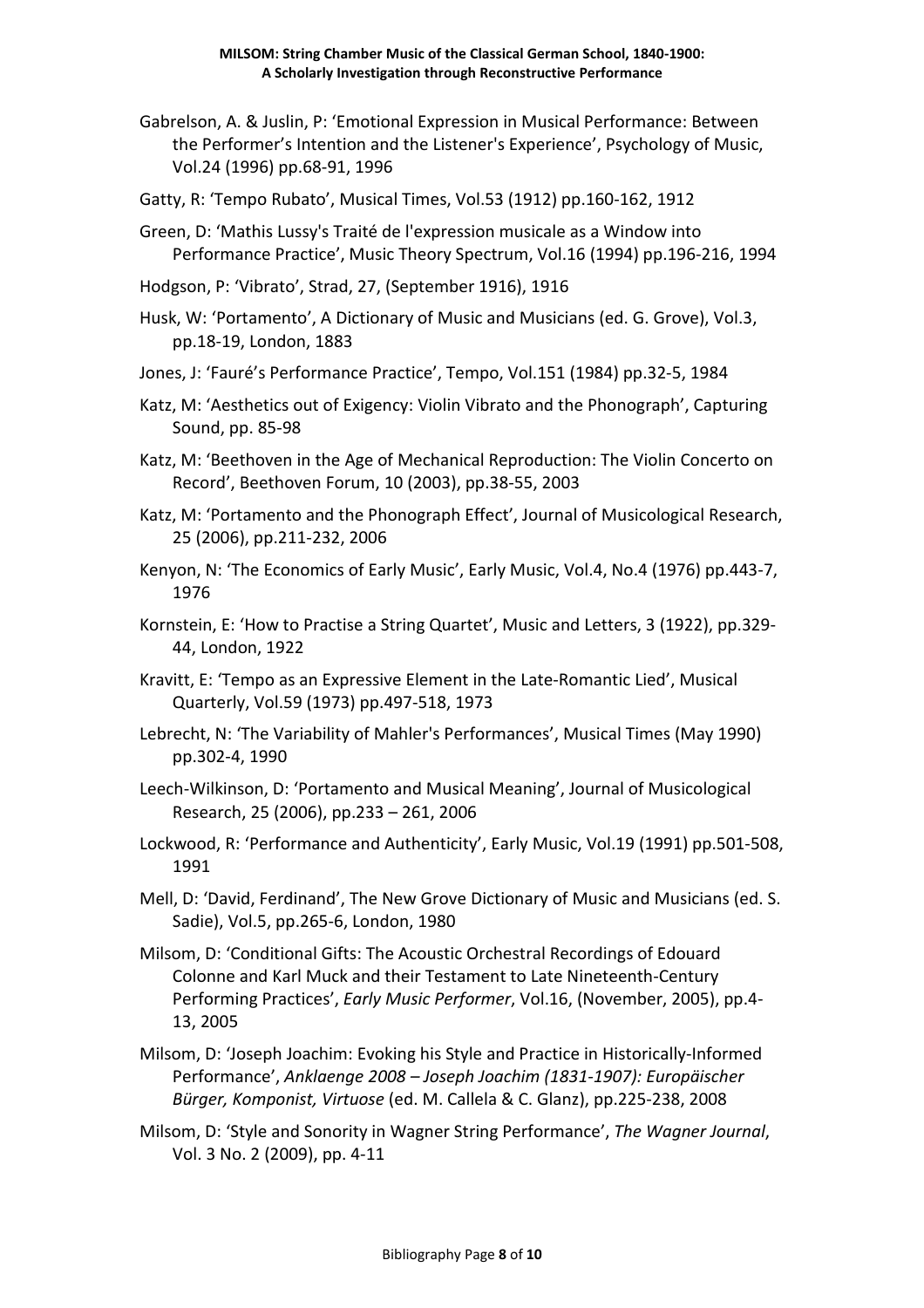- Newman, W: 'Freedom of Tempo in Schubert's Instrumental Music', *Musical Quarterly*, Vol.61, No.4 (1975) pp.528-545, 1975
- Niecks, F: 'Tempo Rubato', *Monthly Musical Record*, Vol.43 (1913) pp.29-31, 1913
- Notley, M: 'Brahms as Liberal: Genre, Style and Politics in Late Nineteenth-century Vienna', *Nineteenth Century Music*, Vol.17 (1994) pp.107-123, 1994
- Oliver, R: 'Joachim, Joseph', *The New Grove Dictionary of Music and Musicians* (ed. S. Sadie) Vol.9, pp.652-3, London, 1980
- Philip, R: 'The Recordings of Edward Elgar', *Early Music*, Vol.12 (1984) pp.481-489, 1984
- Reger, S: Historical Survey of the String Instrument Vibrato', *Studies in the Psychology of Music*, Vol.1 'The Vibrato', ed. C. Seashore, pp.289-304, Iowa, 1932
- Repp, B: 'On Determining the Basic Tempo of an Expressive Performance', *Psychology of Music*, Vol.22 (1994) pp.157-167, 1994
- Rudolf, M: 'A Recently Discovered Composer-Annotated Score of the Brahms Requiem', *Bach: Journal of the Riemenschneider Bach Institute*, 7/4 (October 1976), pp.3 – 13, 1976
- Schwarz, B: 'Joseph Joachim and the Genesis of Brahms' Violin Concerto', *Musical Quarterly*, Vol.69 (1983) pp.503-527, 1983
- Schwarz, B: 'Kreisler, Fritz', *The New Grove Dictionary of Music and Musicians* (ed. S. Sadie), Vol.10, pp.249-250, London, 1980
- Schwarz, B: 'Ysaÿe, Eugène', *The New Grove Dictionary of Music and Musicians* (ed. S. Sadie), Vol.20, pp.582-3, London, 1980
- Shaffer, H: 'Musical Performance as Interpretation', *Psychology of Music*, Vol.23 (1995) pp.27-38, 1995
- Sherman, B: 'How Authentic is Early Music Brahms?', *Early Music America*, 3/1 (Spring 1997), p.34-5, 1997
- Sumner Lott, M: '''Iron Hand within a Velvet Glove?" String Quartet Performance in the Late Nineteenth and Early Twentieth Century', *Journal of Musicological Research*, 25 (2006) pp.263-289, 2006
- Taruskin, R: 'On letting the Music Speak for Itself: some Reflections on Musicology and Performance', *Journal of Musicology*, Vol.1 No.3, 1982, pp.338- 349
- Taruskin, R: 'The Limits of Authenticity: a Discussion', *Early Music*, Vol.12 (1984) pp.3-12, 1984
- Taylor, F: 'Singing', *A Dictionary of Music and Musicians* (ed. G. Grove), Vol.3, pp.496- 515, London, 1889
- Taylor, F: 'Tempo Rubato', *A Dictionary of Music and Musicians* (ed. G. Grove), Vol.4, p.85, London, 1889